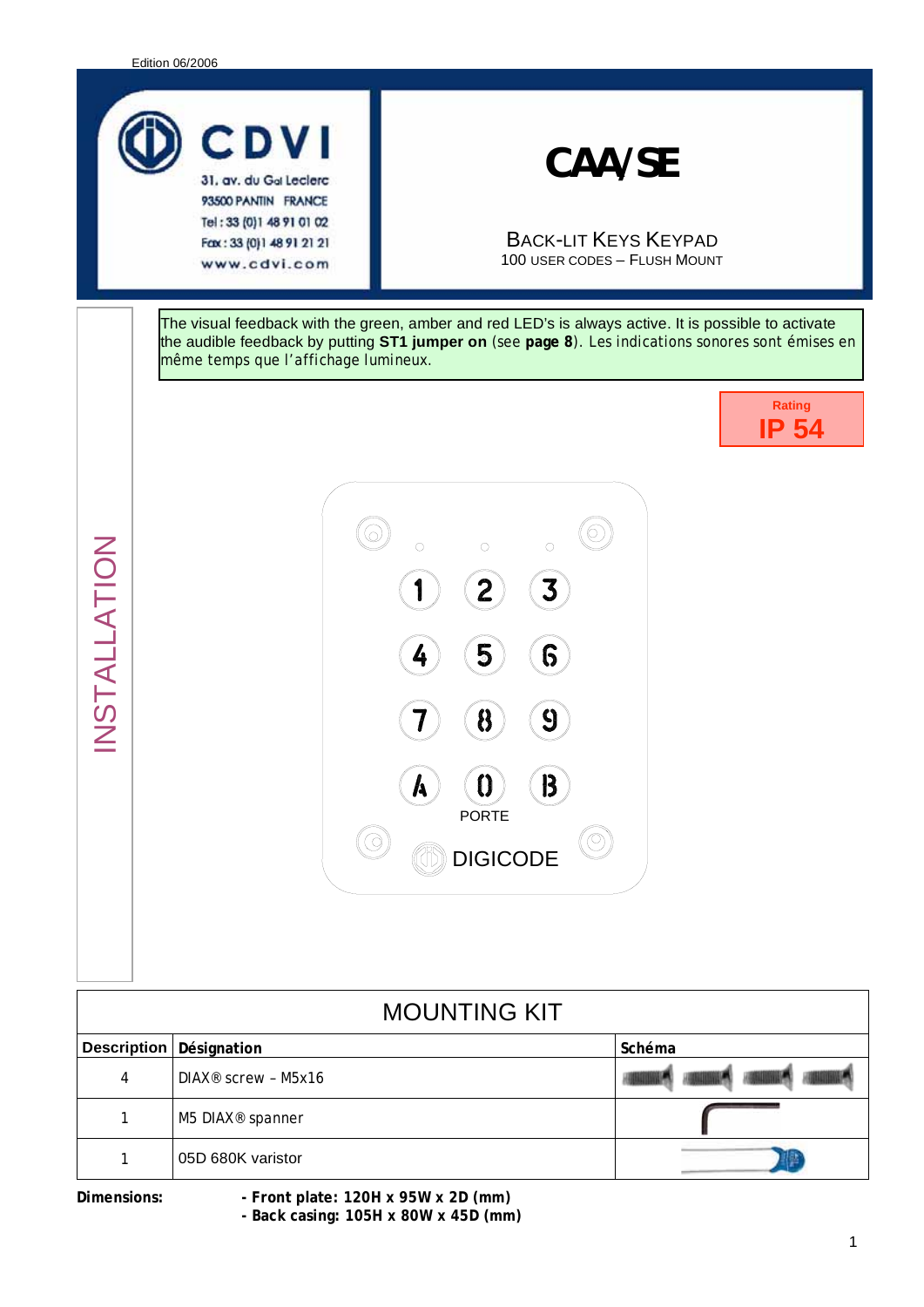#### *A. SPECIFICATIONS*

Input voltage 12V to 24 VAC 12V to 48 VDC 12-digit backlit keys keypad Visual feedback (Green, Amber and Red LED's) EPROM memory storage 100 user codes programmable in 4 to 6-digit code lengh 2 relay outputs N/O and N/C contact 8A @ 250V 1 relay output N/O contact 6A @ 250V Master code programmable in 4 to 6-digit code lengh Audible feedback 1 request-to-exit input P2 jumper: Reset to default master code and delete all user codes P3 jumper: User code modification by user active

Maximum Current Draw

 In 12V AC: 20 mA in stand-by, 100 mA with all relays activated In 24V AC: 10 mA in stand-by, 50 mA max with all relays activated

# *B. Factory Default Values*

Back-lit time: 10 seconds Time relay output: 1 second Code lengh: 5-digit Master Code: 12345 Programming mode time: 120 seconds Sub master code for user code modification User Group 1: A and B Sub master code for user code modification User Group 2: 1 and 3 Sub master code for user code modification User Group 3: 4 and 6 Red LEDS' lights on when keypad is powered.

#### *C. Audible Feedback*

| 1 short beep<br>1 long beep | Keypad powered<br>Programming validated and relay activated |
|-----------------------------|-------------------------------------------------------------|
| 2 short beeps               | Enter or Exit from programming                              |
| 4 short beeps               | Data computing error                                        |

#### *D. Code length*

All the keypad keys can be used to program a code. The master code and the Pin code can be in 4 to 6-digits. The master code CAN NOT be used as a user code. Codes 000000, 00000 and 0000 can only be used to delete a user code. To delete a User Code enter the user number (location number) then enter 0000 if the code length is in 4-digit format, enter 00000 if the code length is in 5-digit format.

#### *E. Request-to-Exit Input*

**This normally open loop that operates upon activation relay** 

P1 input activates relay 1 (the time output is programmable).

H1 input can be used with a timer to allow free access by pressing on the O digit key. If the timer contact is open then the free access is deactivated. If the timer is closed then the free access is activated.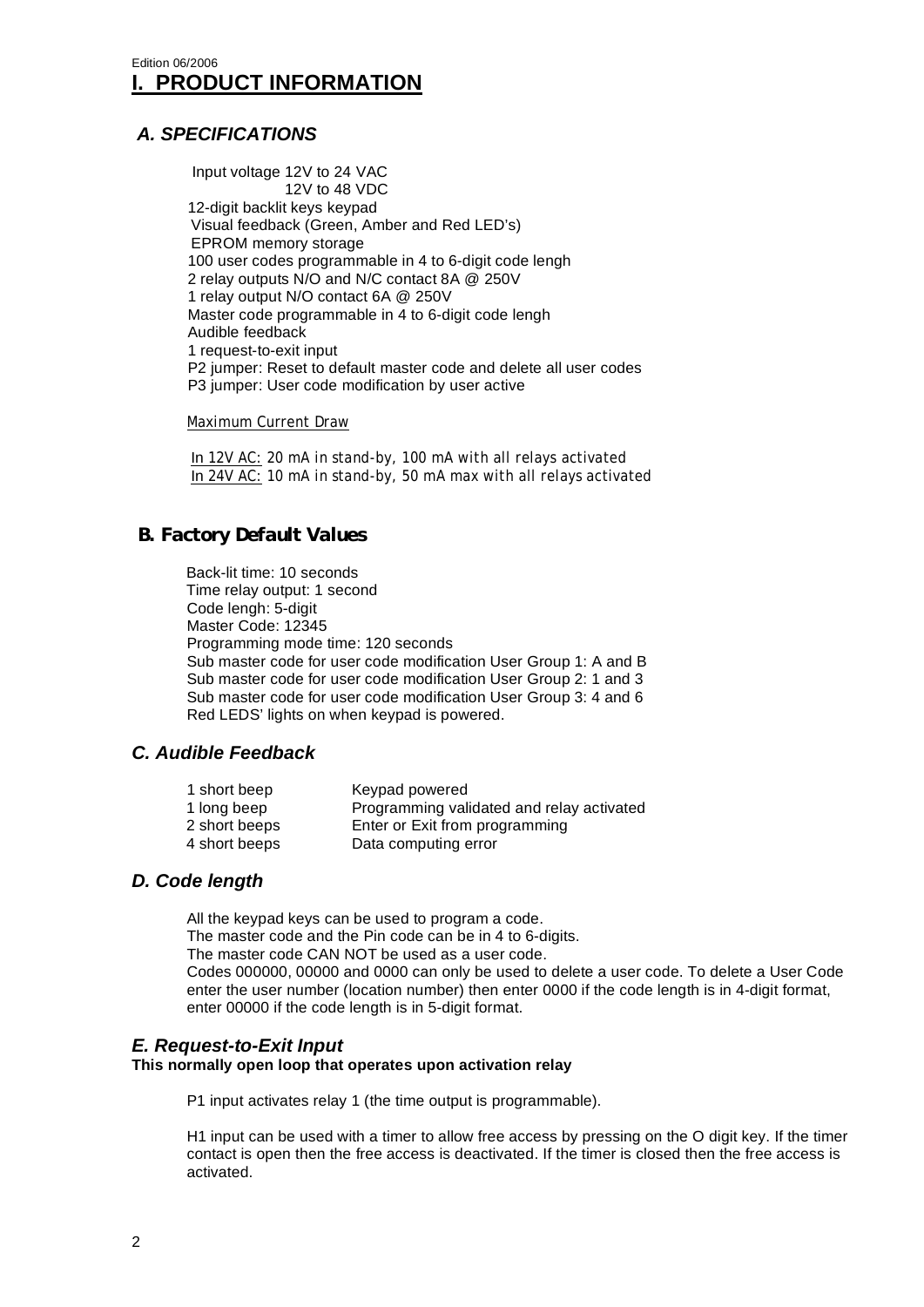# **II. PROGRAMMING**

#### *A. Erase Keypad Memory / Reset Keypad to Factory Default Values*

1. Enter the master code twice (12345 default value master code). 2 beeps are emitted to confirm entry in programming mode.



2. Press A6. The green LED lights on during 1 second. Press on A and B to start the reset. The LED lights on solid green. Wait until the green LED lights off. The reset is then completed when the red LED lights on and then lights off.

The keypad exits from programming mode and the default values are restored.

**OR** 

1. Cut the power off the keypad. Put P2 jumper.



- 2. Power the keypad. The green LED lights on. Wait a few seconds, one beep is emitted. The green LED's lights off. Remove P2 jumper.
- 3. The keypad is set to the default values.

# *B. Programming the Code Length*

- 1. Enter the master code twice (12345 default value master code). The red LED lights on to confirm entry in programming mode.
- 2. Press A4 to program the code length. The green LED lights on during 1 second. Press 4 for a 4 digit code, press 5 for a 5-digit code or press 6 for a 6-digit code. The green LED lights on for 1 second to confirm the new code length.
- 3. Press A5 to program the master code. The green LED lights on during 1 second. Enter the 4, 5 or 6-digit new master code. The green LED lights on during 1 second to confirm the new master code.
- 4. Press B to exit from programming mode. The red LED lights off to confirm that the keypad is in stand-by operating mode.

Red LED flashing time indicates a data computing error.

Master code or user code: 12369 Master code or user code: 12369

Changing to a 4-digit code: Enter 2369 Changing to a 6-digit code: Enter 012369

Set the code length first and then program the new master code.

# *C. Programming a New Master Code*

- 1. Enter the master code twice (12345 default value master code). The red LED lights on to confirm entry in programming mode.
- 2. Press A5 to program the master code. The green LED lights on during 1 second. Enter the 4, 5 or 6-digit new master code. The green LED lights on during 1 second to confirm the new master code.
- 3. Press B to exit from programming mode. The red LED lights off to confirm that the keypad is in stand-by operating mode.



**A5**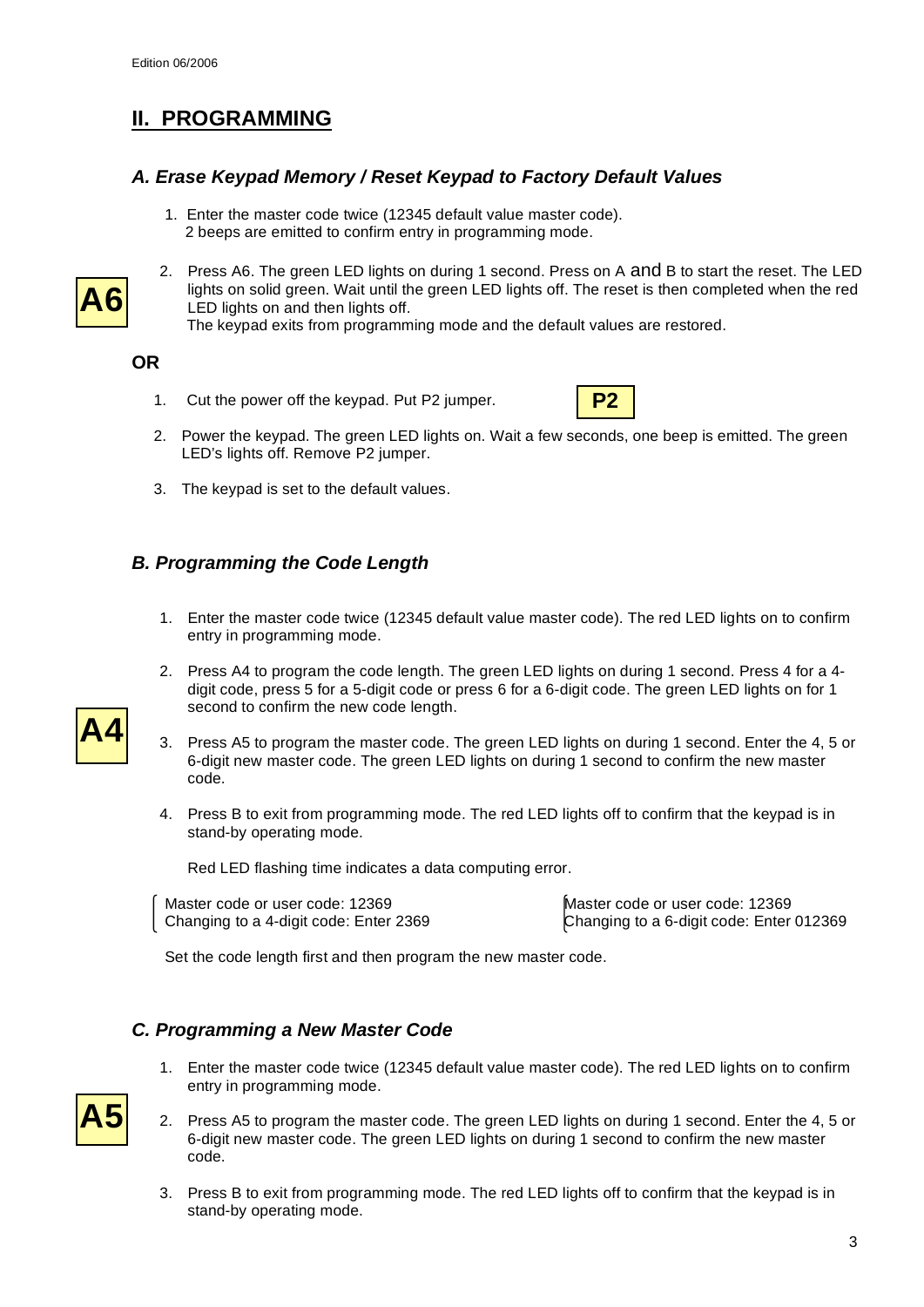#### *D. Programmation des codes*

Group1: from user number 00 to 59, relay 1 Group 2: From 60 to 79, relay 2 Group3: from user number 80 to 99, relay 3



- 1. Enter the master code twice (12345 default value master code). The red LED's light on to confirm entry in programming mode.
- 2. Enter the user number (00 to 99). If the user number is empty the green LED's light on during 1 second, enter the 4, 5 or 6-digit user code. If the user number is already programmed, the red LED's flash 4 times.

To *CHANGE* a user code enter the user number, the red LED's flash 4 times, enter the 4, 5 or 6-digit user code.

To *DELETING* a user code enter the user code (location) and then enter 000000 for a 6-digit code, 00000 for a 5-digit code or 0000 for a 4-digit code.

3. Press B to exit from programming mode. The red LED lights off to confirm that the keypad is in stand-by operating mode.

|                 | User Code List |  |  |  |                 |  |  |    |  |  |                 |  |  |  |
|-----------------|----------------|--|--|--|-----------------|--|--|----|--|--|-----------------|--|--|--|
| 00              |                |  |  |  | 25              |  |  | 50 |  |  | 75              |  |  |  |
| 01              |                |  |  |  | 26              |  |  | 51 |  |  | 76              |  |  |  |
| 02              |                |  |  |  | 27              |  |  | 52 |  |  | 77              |  |  |  |
| 03              |                |  |  |  | 28              |  |  | 53 |  |  | 78              |  |  |  |
| 04              |                |  |  |  | 29              |  |  | 54 |  |  | 79              |  |  |  |
| 05              |                |  |  |  | 30              |  |  | 55 |  |  | 80              |  |  |  |
| 06              |                |  |  |  | 31              |  |  | 56 |  |  | 81              |  |  |  |
| 07              |                |  |  |  | $\overline{32}$ |  |  | 57 |  |  | 82              |  |  |  |
| 08              |                |  |  |  | 33              |  |  | 58 |  |  | 83              |  |  |  |
| 09              |                |  |  |  | 34              |  |  | 59 |  |  | 84              |  |  |  |
| 10              |                |  |  |  | $\overline{35}$ |  |  | 60 |  |  | 85              |  |  |  |
| 11              |                |  |  |  | 36              |  |  | 61 |  |  | 86              |  |  |  |
| 12              |                |  |  |  | 37              |  |  | 62 |  |  | 87              |  |  |  |
| 13              |                |  |  |  | 38              |  |  | 63 |  |  | $\overline{88}$ |  |  |  |
| 14              |                |  |  |  | 39              |  |  | 64 |  |  | 89              |  |  |  |
| 15              |                |  |  |  | 40              |  |  | 65 |  |  | 90              |  |  |  |
| 16              |                |  |  |  | 41              |  |  | 66 |  |  | 91              |  |  |  |
| 17              |                |  |  |  | 42              |  |  | 67 |  |  | 92              |  |  |  |
| 18              |                |  |  |  | 43              |  |  | 68 |  |  | 93              |  |  |  |
| 19              |                |  |  |  | 44              |  |  | 69 |  |  | 94              |  |  |  |
| $\overline{20}$ |                |  |  |  | 45              |  |  | 70 |  |  | 95              |  |  |  |
| 21              |                |  |  |  | 46              |  |  | 71 |  |  | 96              |  |  |  |
| 22              |                |  |  |  | 47              |  |  | 72 |  |  | 97              |  |  |  |
| 23              |                |  |  |  | 48              |  |  | 73 |  |  | 98              |  |  |  |
| $\overline{24}$ |                |  |  |  | 49              |  |  | 74 |  |  | 99              |  |  |  |

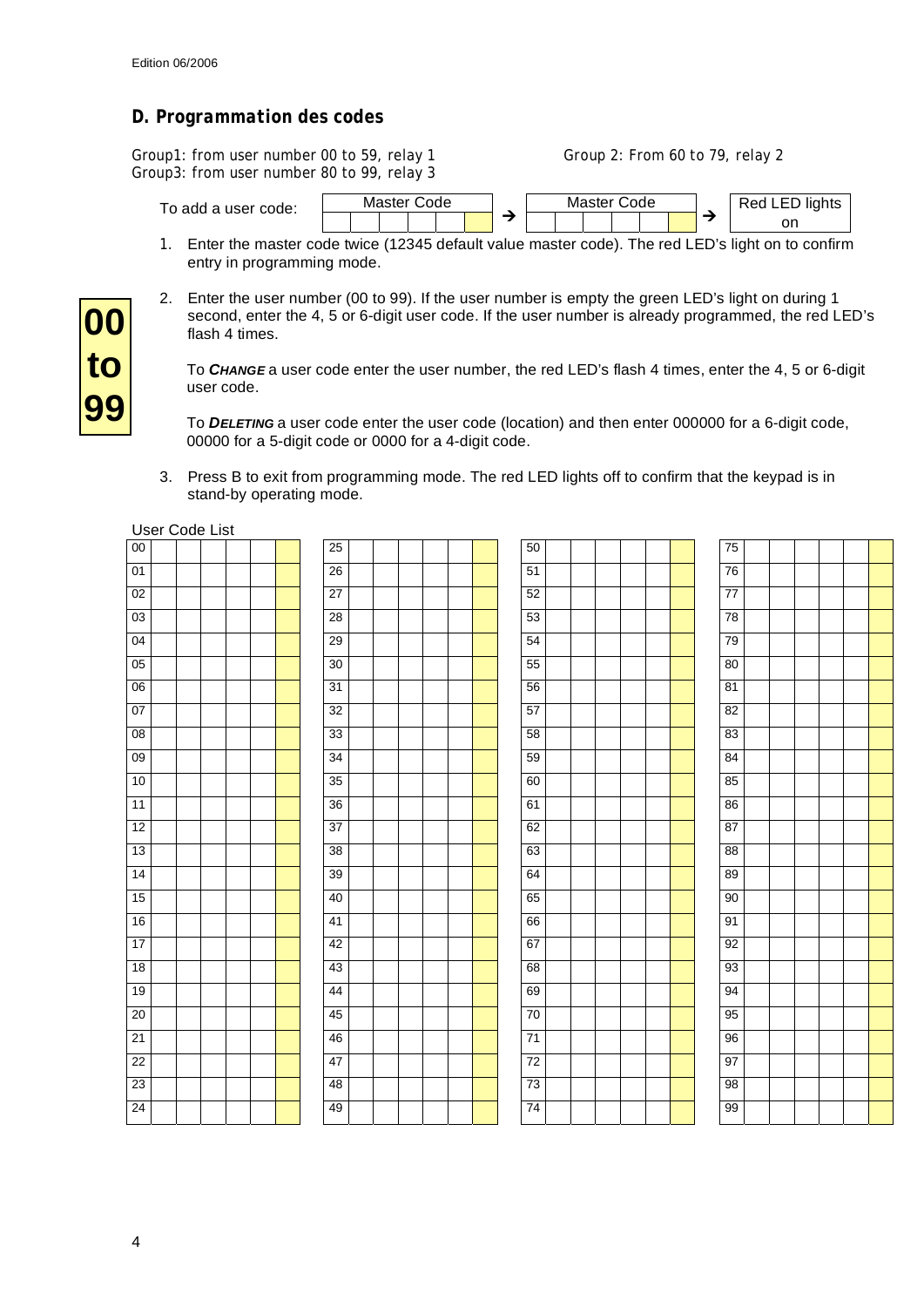#### *E. Programmation des temporisations*

1. Enter the master code twice (12345 default value master code). The red LED lights on to confirm entry in programming mode.



2. Press A0 to program the key-in keypad time and the backlit keys time. The green LED's light during 1 second. Enter the time in second – 10 for 10 seconds up to 99 for 99 seconds. For permanent backlit **enter 00**. The green LED lights on during 1 second to confirm the time validation.



3. Press A1 to program the time relay output 1. The green LED lights on during 1 second. Enter the time in seconds – 01 for 1 second up to 99 for 99 seconds. Enter 00 for a toggled output. The green LED lights on during 1 second to validate the time programmed.



- 4. Press A2 to program the time relay output 2. The green LED lights on during 1 second. Enter the time in seconds – 01 for 1 second up to 99 for 99 seconds. Enter 00 for a toggled output. The green LED lights on during 1 second to validate the time programmed.
- **A3**
- 5. Press A3 to program the time relay output 3. The green LED lights on during 1 second. Enter the time in seconds – 01 for 1 second up to 99 for 99 seconds. Enter 00 for a toggled output. The green LED lights on during 1 second to validate the time programmed.
- 6. Press B to exit from programming mode. The red LED lights off to confirm that the keypad is in stand-by operating mode.

Red LED flashing 4 times indicates a data computing error.

# *F. Reset Master Code to Factory Default Value*

Place the jumper on P2 in the back of the keypad. The green LED's light on and one beep is emitted. Wait for the green LED's to light off. Remove jumper from P2. The master code is reset to default setting 123456 in 6-digit code, 12345 in 5-digit code or 1234 in 4-digit code.

#### *G. . Enable/Disable user code modification by user*



**The Sub Master code allows the user to change its own code without having to enter in programming mode. For security reasons the code need to be changed periodically. This feature makes it easier and faster for the user to change its user code.**

**Place** the jumper on P3 to **enable** user to reprogram its own user code. **Remove** the jumper from P3 to **disable** the user to reprogram its own code.

- 1. Enter the old user code. The relay is activated and the green LED lights on.
- 2. Enter immediately the 2-digit sub master code (A and B Factory Default Value). The red LED lights on.
- 3. Enter the new user code. The green LED lights on during 1 second, the new user code is programmed. The red LED lights off.
- 4. Enter the new user code to verify.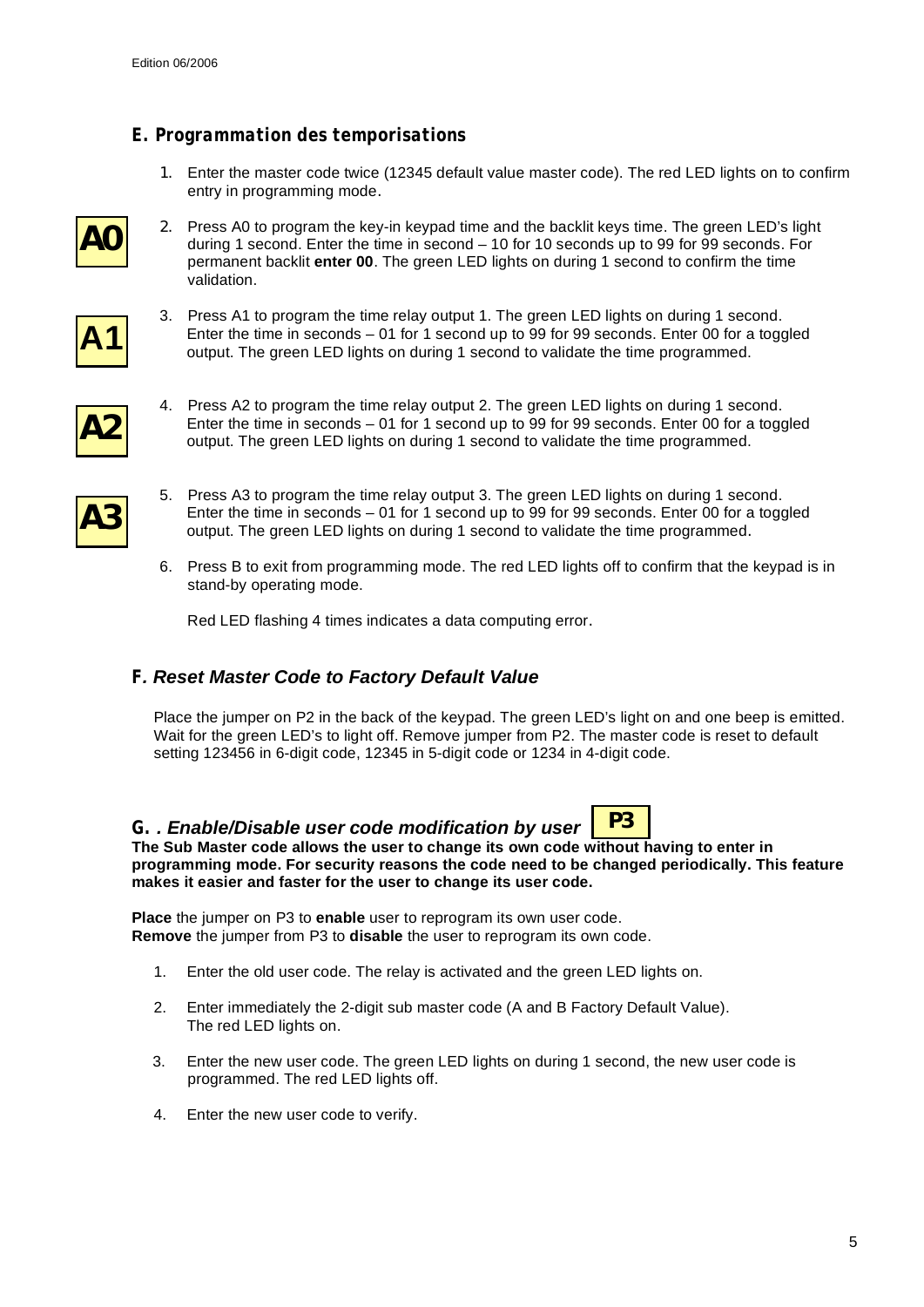# *H. Programming a Sub Master Code*

1. Enter the master code twice (12345 default value master code).The red LED's light on to confirm entry in programming mode.



2. Press A7 to enter in sub master code menu of group 1. The green LED lights on during 1 second. Enter the new sub master code. The green LED lights on during 1 second to confirm programming of the new sub master code.



**A9**

- 3. Press A8 to enter in sub master code menu of group 2. The green LED lights on during 1 second. Enter the new sub master code. The green LED lights on during 1 second to confirm programming of the new sub master code.
- 4. Press A9 to enter in sub master code menu of group 3. The green LED lights on during 1 second. Enter the new sub master code. The green LED lights on during 1 second to confirm programming of the new sub master code.
	- 5. Press B to exit from programming. The red LED's light off to confirm exit from programming.

#### *I. . Enable/Disable Audible Feedback*

The audible feedback is always enabled in programming mode or when the relay is energized.

To **ENABLE** the audible feedback at the press of any key:

1. Enter the master code twice (12345 default value master code). The red LED's light on to confirm entry in programming mode.



2. Press AA. One beep is emitted. **Enter 1 to ENABLE** the audible feedback at the press of any digit key, 1 beep is emitted to confirm the new set up.

To **DISABLE** the audible feedback at the press of any key:

3. Press AA. One beep is emitted. **Enter 0 to DISABLE** the audible feedback at the press of any digit key, 1 beep is emitted to confirm the new set up.

Press B to exit from programming. 2 beeps are emitted.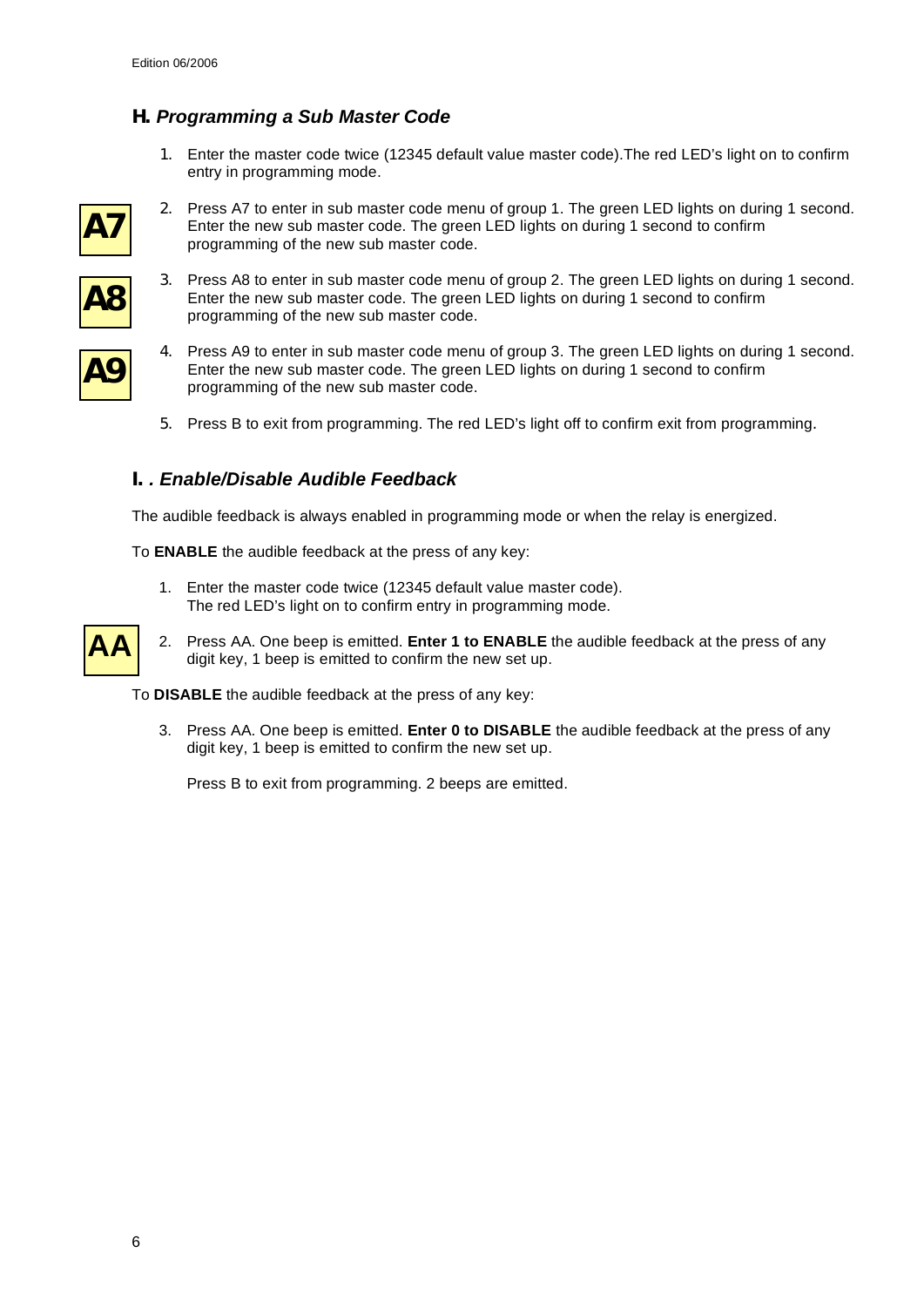# **CAA/SE WIRING DIAGRAM**



It is recommended to use a separate power supply when using a Shear Lock Magnet **CAA/SE** !